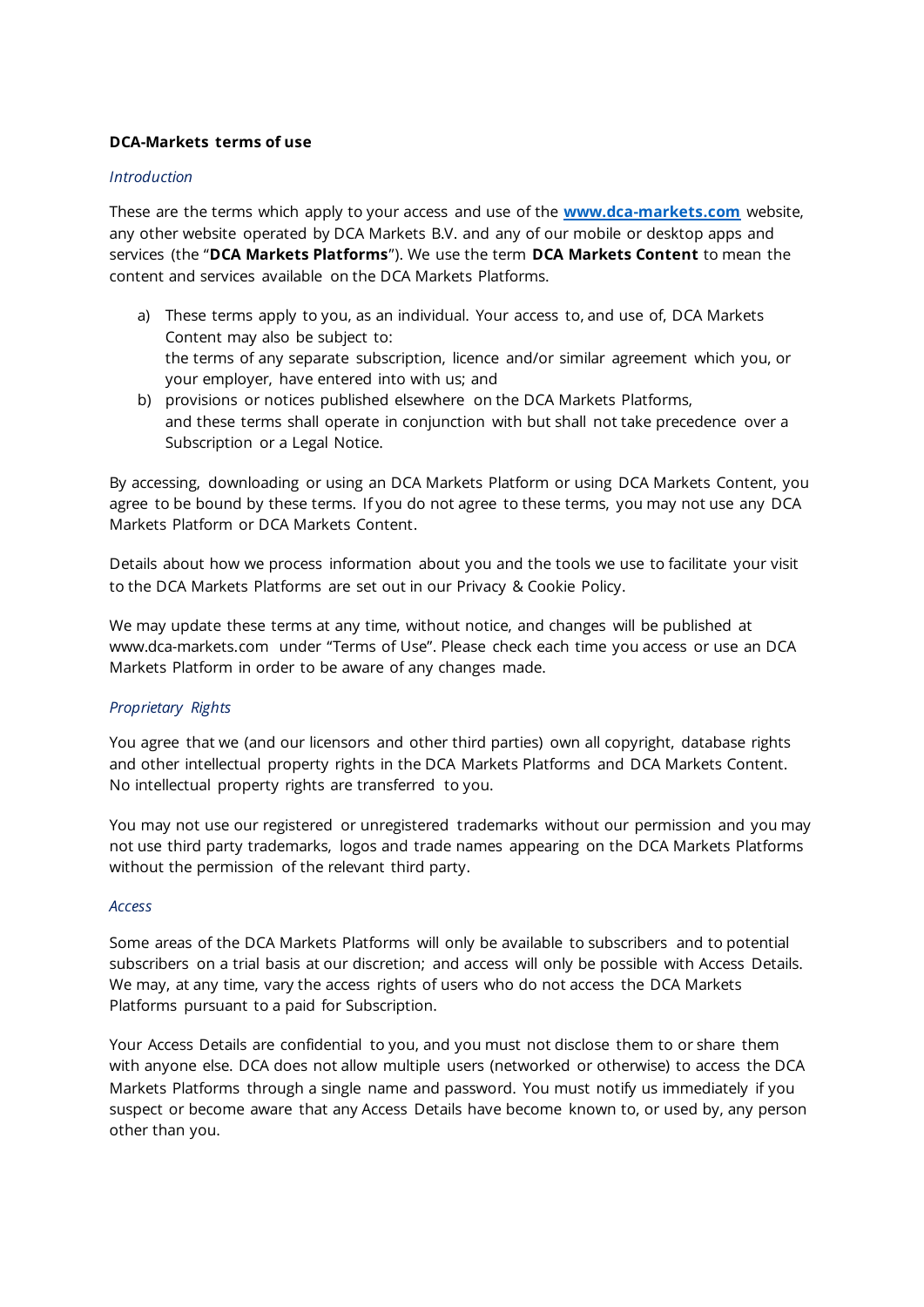You may use the DCA Markets Platforms only for lawful business purposes. You are NOT allowed to:

- c) use the DCA Markets Platforms in any way that breaches any applicable local, national or international law or regulation, or that is unlawful or fraudulent, or that has any unlawful or fraudulent purpose or effect;
- d) engage in any behaviour that is or is likely to be perceived as defamatory, threatening, abusive, misleading, offensive or otherwise inappropriate or could cause damage to our reputation or that of any third party;
- e) use the DCA Markets Platforms as a repository for your documents or information; misuse the DCA Markets Platforms by knowingly introducing viruses, trojans, worms, logic bombs, keystroke loggers, spyware, adware or other code or material which is malicious or technologically harmful or which otherwise attack the DCA Markets Platforms (e.g. a denial-of-service attack);
- f) access without authority, interfere with, damage or disrupt: any part of the DCA Markets Platforms, any equipment or network on which the DCA Markets Platforms are stored, any software used in the provision of the DCA Markets Platforms, or any equipment or network or software owned or used by any third party;
- g) copy, store, adapt, modify, work-around, by-pass, reverse engineer, decompile, disassemble, otherwise tamper with or prepare derivative works based upon any software used in the delivery or making available of an DCA Markets Content Platform, or otherwise exploit all or a portion of the underlying data, systems or software;
- h) seek to circumvent access or security controls, attempt to render the DCA Markets Platforms inaccessible, or interfere with other users' use of the DCA Markets Platforms; or
- i) override any security feature of the DCA Markets Platforms.

# *Liability*

The DCA Markets Platforms and DCA Markets Content are provided on an "as is" and "as available" basis, and we give no warranties, representations or guarantees that the DCA Markets Content are in sequence, accurate, up-to-date or complete or that use of the DCA Markets Platforms will be uninterrupted, error-free or meet your particular requirements. Save as expressly set out in these terms, we hereby exclude all warranties, terms and conditions, obligations, liabilities and representations that might be implied or otherwise incorporated into these terms whether by statute, common law or otherwise, including any warranties, terms and conditions, obligations, liabilities and representations relating to title, quality or fitness for purpose.

Use of the DCA Markets Platforms and the DCA Markets Content is entirely at your risk and you assume full responsibility for all use and reliance upon such use. None of the DCA services, including without limitation, the DCA Markets Platforms and the DCA Markets Content constitute advice or recommendations. We shall not be liable to you nor to any other party, for any loss or damage, howsoever caused and whether or not for breach of contract, negligence or otherwise and whether or not we are advised of the possibility of such loss or damage, arising in connection with the use or inability to use, the DCA Markets Platforms or the DCA Markets Content or in respect of any means of delivering them.

## *Privacy*

Details about how we process information about you are set out in our Privacy [and cookie](https://www.argusmedia.com/en/privacy-policy) Policy. We also use cookies and various other products, services and processes (described in the Privacy